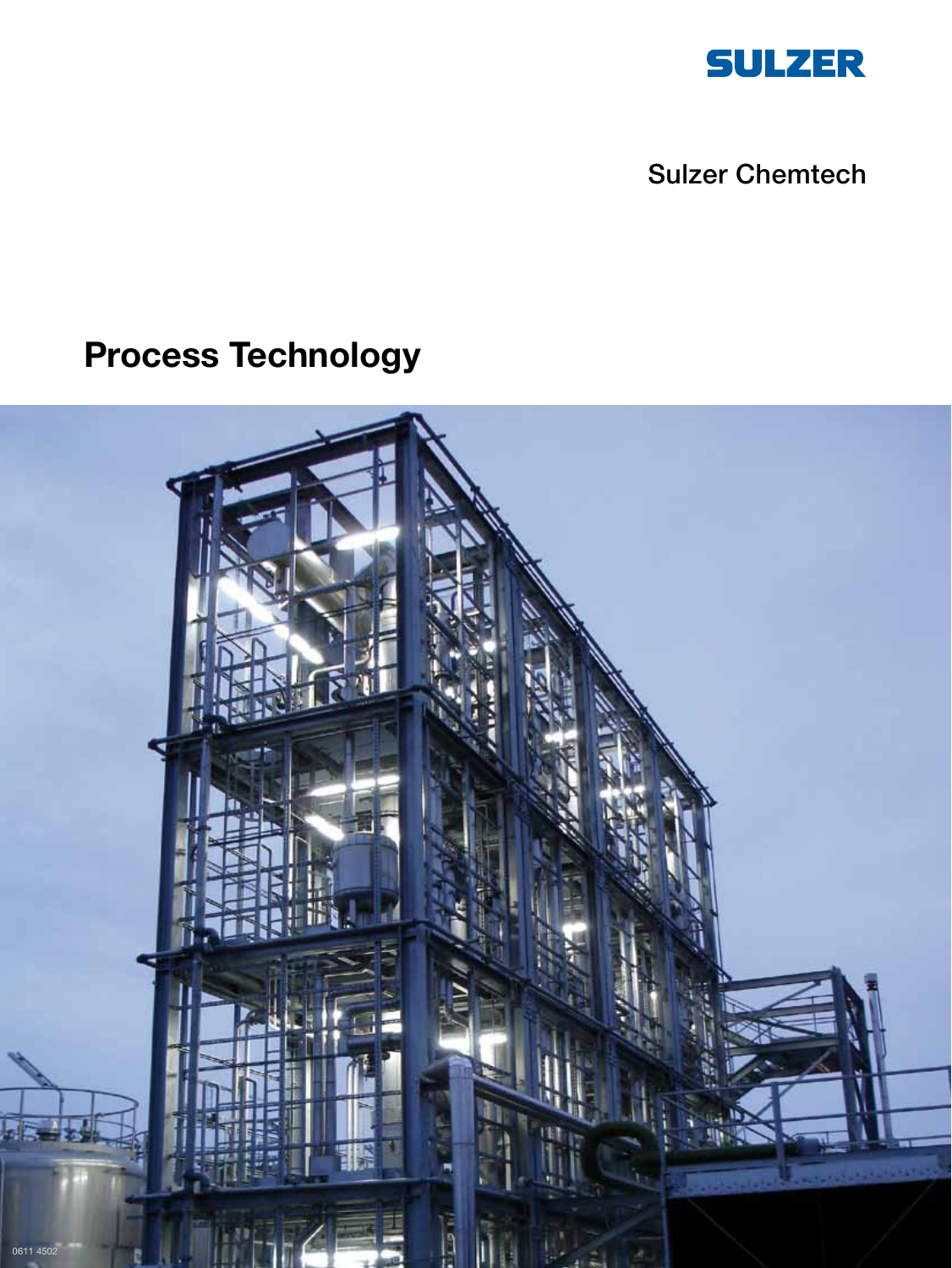# Process Technology at Sulzer Chemtech

Sulzer Chemtech, a member of the Sulzer Corporation, with headquarters in Winterthur, Switzerland, is active in the field of process engineering, employing 3'000 persons worldwide. Sulzer Chemtech is represented in all important industrial countries setting standards in the fields of mass transfer and static mixing with its advanced and economical solutions.

Sulzer Chemtech is organized into four business units, one of which is the Process Technology group. This business unit was formed in early 2009 following the acquisition of Kühni, a Swiss company with more than 75 years experience in innovative separation processes. Today, Sulzer Chemtech Process Technology is headquartered in Allschwil (Basel), Switzerland.

By combining Sulzer's and former Kühni's proven process technologies and expertise, Sulzer Chemtech Process Technology is now uniquely positioned to offer process solutions for demanding, industrial separations based on an excellent portfolio of the following unit operations:

- Distillation, absorption and reactive distillation
- Film evaporation
- Liquid-liquid extraction
- Crystallization
- Membrane separation

In addition, Sulzer Chemtech has extensive experience and know-how in providing process solutions for a wide range of process applications such as:

- Solvent recovery
- Product purification
- Wastewater and vent gas treatment
- Food and beverage
- Biofuels and biochemicals
- Reaction technology
- Polymer production, including Polystyrene (PS), Expandable Polystyrene (EPS) and Poly Lactic Acid (PLA) production

This establishes our active position in the following industry segments:

- Fine and specialty chemical industry
- Chemical and petrochemical industry
- Pharmaceutical industry
- Polymer production industry
- Food and beverage industry
- Biofuels and biorefinery industry

Our services and sales activities are organized globally, with the support of representatives in all key countries of Europe, Asia and the Americas. This way we are close to our customers.

One of our core strengths is that the entire project scope is provided from a single point of responsibility. Our activities cover the full project development cycle from the initial conceptual design and testing up to start-up of complete plant solutions. We offer:

- Testing and sample production services, provided by state-of-the-art laboratory and pilot test centers
- Engineering services including feasibility studies, plant optimization, revamp and debottlenecking studies, and conceptual designs
- Basic and detail engineering packages
- Fabrication and supply of proprietary and key process equipment
- Fabrication and supply of complete process plants as modular units
- Project management, installation, commissioning, start-up and after sales services

We have a proven track record in developing innovative solutions to complex separation problems, where our unique and extensive experience in combining process unit operations from our wide portfolio into hybrid plant solutions is paramount. This, together with our capabilities to supply state-of-the-art process equipment and complete plant solutions are key to our success.

We are a reliable innovation partner and preferred supplier for our customers globally. We deliver our solutions with guaranteed performance.

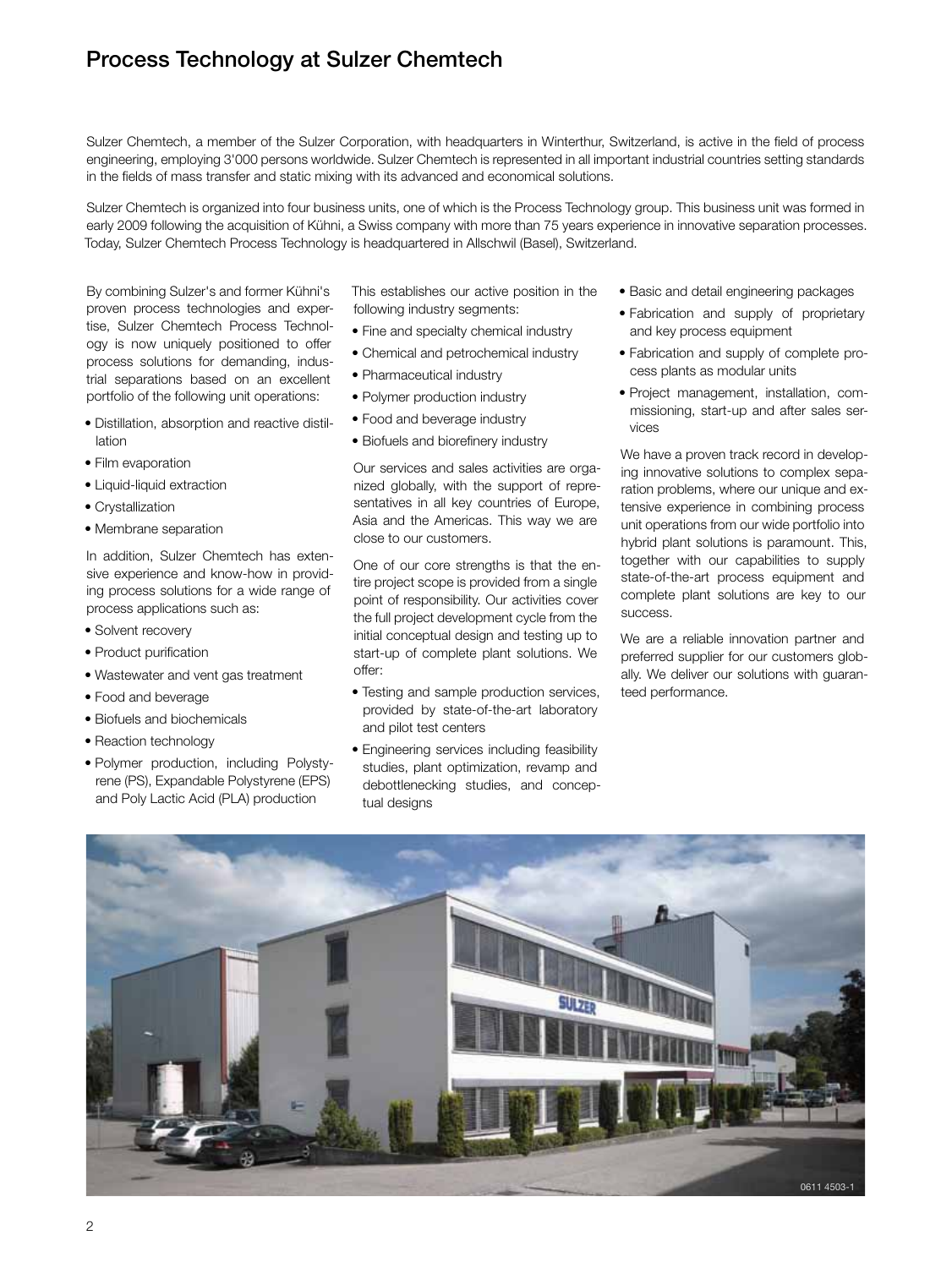# Distillation, Absorption & Reactive Distillation Unit Operations

**Sulzer Chemtech has a long-standing experience in distillation and adsorption, with innovative solutions such as reactive distillation**

## **Distillation and Absorption**

Distillation is the most commonly applied separation technology. Sulzer Chemtech has been supplying process solutions in this field since 1940. To date more than 100'000 columns are operating with Sulzer equipment, in over 500 different applications.



- Sulzer Chemtech is a leading expert and solutions provider for a range of distillation technologies:
- Continuous and batch distillation
- Single- and multi-stage distillation
- Extractive distillation
- Azeotropic distillation
- Pressure swing distillation
- Reactive distillation
- Divided wall columns

Our product portfolio includes a unique and complete range of the best performing, state-of-the-art column internals:

- Structured packing (like MellapakPlus™ and BXPlus™ gauze packing)
- Random packing
- Trays (conventional, high performance and cartridge trays)
- Column internals (like distributors and collectors)
- Vapor-liquid and liquid-liquid phase separators (like KnitMesh™ mist eliminators and Mellachevron™ vane packs)

The design of distillation units is geared to deliver an improved product quality, increased capacity and reduced energy consumption. Design activities are supported by computer simulations and inhouse pilot plant testing. Our vast experience and know-how in the field of distillation combined with a profound understanding of column hardware ensures we offer the optimum solution to our clients. We offer customers either a basic engineering package including key equipment (column shells, internals, heat exchangers and decanters), or a complete, often skidmounted unit including process control and start-up support services.

## **Reactive Distillation**

Reactive distillation is a state-of-the-art development combining distillation and chemical reaction in one single operating unit. This technology is highly valuable for equilibrium-limited reactions, such as esterification. The level of conversion is increased by continuously removing the reaction products from the reaction zone via distillation. In general, reactive distillation units feature:

- Fewer distillation columns
- No or smaller recycle streams
- Utilization of heat of reaction for mass transfer
- Higher product yields
- Lower capital investment
- Lower energy costs





*Installation of a slit tray*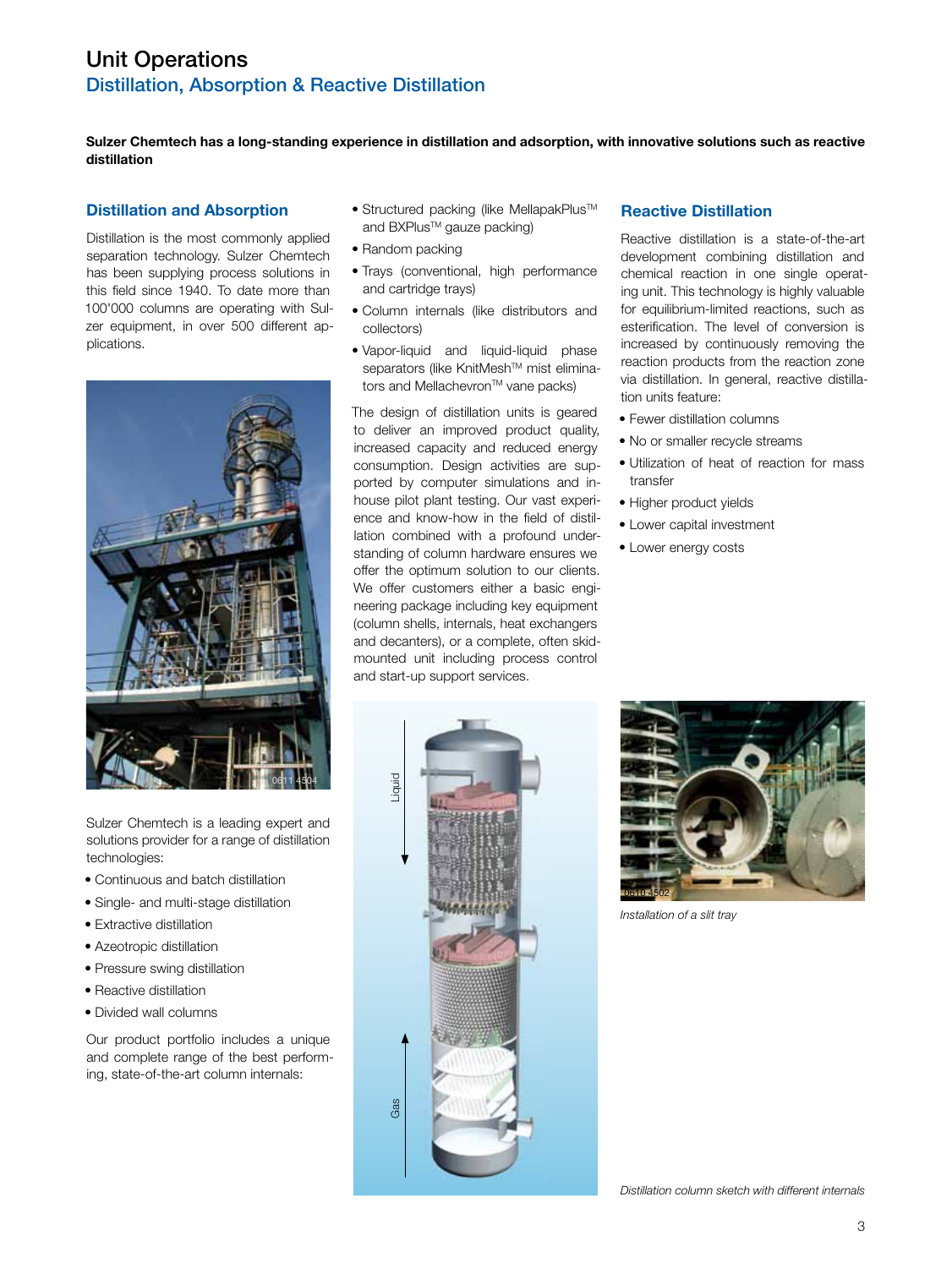# Unit Operations Film Evaporation

## **Sulzer Chemtech's film evaporation technology produces high-purity substances from heat sensitive and complex products**

Vacuum conditions and a short contact time of the product with a heated surface are two essential parameters to prevent secondary reactions (like polymerization and condensation) and to preserve organoleptic properties (color, smell, taste), as required in many industries - food, fine chemical, pharmaceutical. These parameters are incorporated in our film evaporation technologies.



*Falling film evaporator*

## **Falling Film Evaporator**

The tubular falling film evaporator is specifically suited for processing temperature sensitive products with a low viscosity and tendency for fouling. It consists of a tube bundle crowned by a proprietary liquid distribution device, which ensures an efficient and uniform distribution of the liquid to all the tubes, as well as a continuous film along the tube length.

Usually the liquid and resulting vapors flow co-currently from the top to the bottom and a gas-liquid separator is applied to separate the exhaust streams. This separator is not required in counter-current applications (stripping) or when the falling film evaporator is used as a reboiler of a distillation column.

## **Thin or Wiped Film Evaporator**

The thin or wiped film evaporator is the ideal apparatus for continuous processing of heat sensitive, viscous and/or fouling products. It consists of a single evaporation tube fitted with a mechanical rotating device that ensures a uniform distribution of the liquid on the heated surface, a constant mixing of the film and minimal fouling of the evaporation surface.

The vapors produced rise upwards, counter-currently to the liquid and, when required, pass trough a mist eliminator mounted in the top section. Thanks to the large cross-sectional area, the pressure drop across the evaporator is low (typically less than 0.05 mbar) and operation in the vacuum range as low as 0.5 mbar is possible.

## **Short Path Evaporator**

In the short path evaporator, a vertical condenser is placed inside the wiped evaporation chamber. This results in a very short distance between the heating and condensing surface. The pressure drop across the system is thus minimized and evaporation in the pressure range below 1 mbar is feasible. Due to the short



*Rotor of a wiped film evaporator Test rig for a wiped film evaporator*

residence time, highly temperature sensitive substances and compounds with high molecular weight can be purified at high purities and yields.

## **Typical Applications**

Sulzer Chemtech's falling and thin film evaporators are widely used in the organic chemical industry, as column reboilers in (high) vacuum distillation systems. Other typical applications are:

- Product purification
- Solvent recovery
- Concentration of solutions and slurries
- Crystallization
- Drying
- Treatment of industrial waste streams

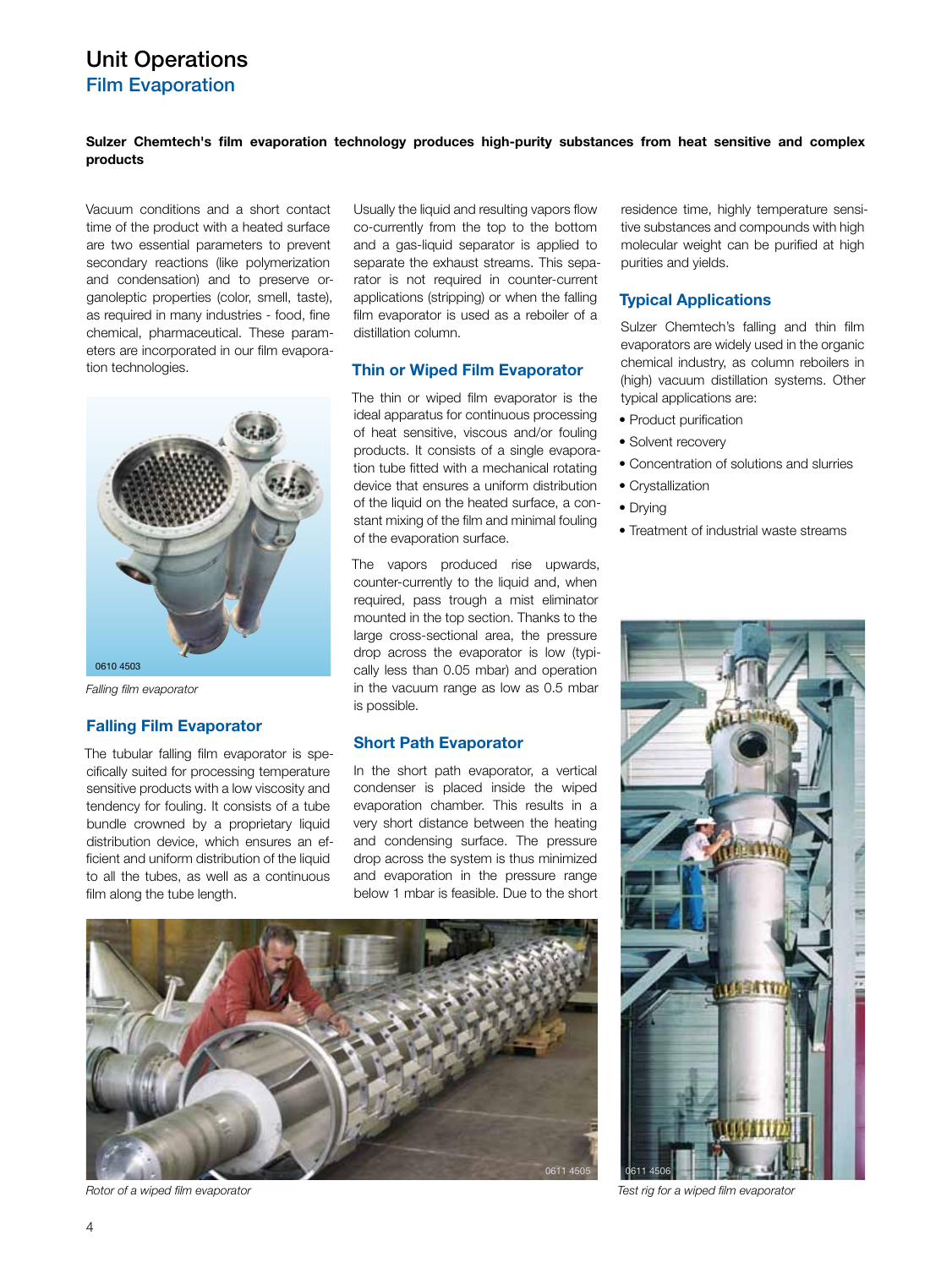## Unit Operations Liquid-Liquid Extraction

**Sulzer Chemtech's liquid-liquid extraction is a technically sophisticated separation technology, offering a solution where other technologies are uneconomical or not suitable**

Liquid-liquid extraction is a complex separation process in which the components are extracted from the feed stream with the help of an extractant, or solvent. The components to be extracted have a different solubility in the two immiscible, or partially miscible, liquids. Both liquids have to be thoroughly contacted and subsequently separated. The liquids flow counter-currently and the required purity and yield determines the number of separation stages.

In the field of liquid-liquid extraction, Sulzer Chemtech's range of equipment covers many industrial applications and is based on a number of modern, efficient types of extractors.



*Kühni agitated column internals*

## **Column Type Extractors**

- Kühni Agitated Column (ECR)
- In applications with high mass transfer and/or changing physical properties, this is the column of choice. The compartment geometry can be adapted to compensate for changing conditions resulting in a constant high column performance. The main features are the special mixing turbines and the perforated partition plates.
- Packed Column (ECP)

The key benefit of a packed column is the high throughput which leads to small column diameters. Together with specially adapted liquid distributors, our structured packing provides the best extraction performance.

#### **Mixer-Settler Type Extractors**

Mixer-settlers, both as stand-alone and as in-column type, are offered for special applications:

- Mixer-Settler (EMS)
- Due to the pump-mix turbine no additional feed pumps are required in most cases.
- Kühni Mixer-Settler-Column (ECMS) This special type of equipment combines the stage-wise operation of mixersettlers with the small footprint of a column.

Typical applications are:

- Recovery of carboxylic acids, for example, acetic acid
- Extraction of aromatics, for example, from oil
- Washing of organic solvents
- Cleaning of aqueous effluents from high boiling impurities like phenol
- Wet purification of phosphoric acid (food grade)
- Recovery and purification of Active Pharmaceutical Ingredients (API's)
- Solvent de-asphalting
- Solvent recovery



*Liquid-liquid extraction packing*

Sulzer Chemtech is a market leader with extensive experience in these applications. Our broad know-how covers selection of the most suitable solvent and optimum equipment selection and design. Equipment design is backed-up by elaborate research by universities. Furthermore, testing activities provide a solid basis for reliable designs and scale-up procedures, and a complete range of test equipment is available in our in-house test center. This way, even in difficult cases, the optimum process solution is achieved.

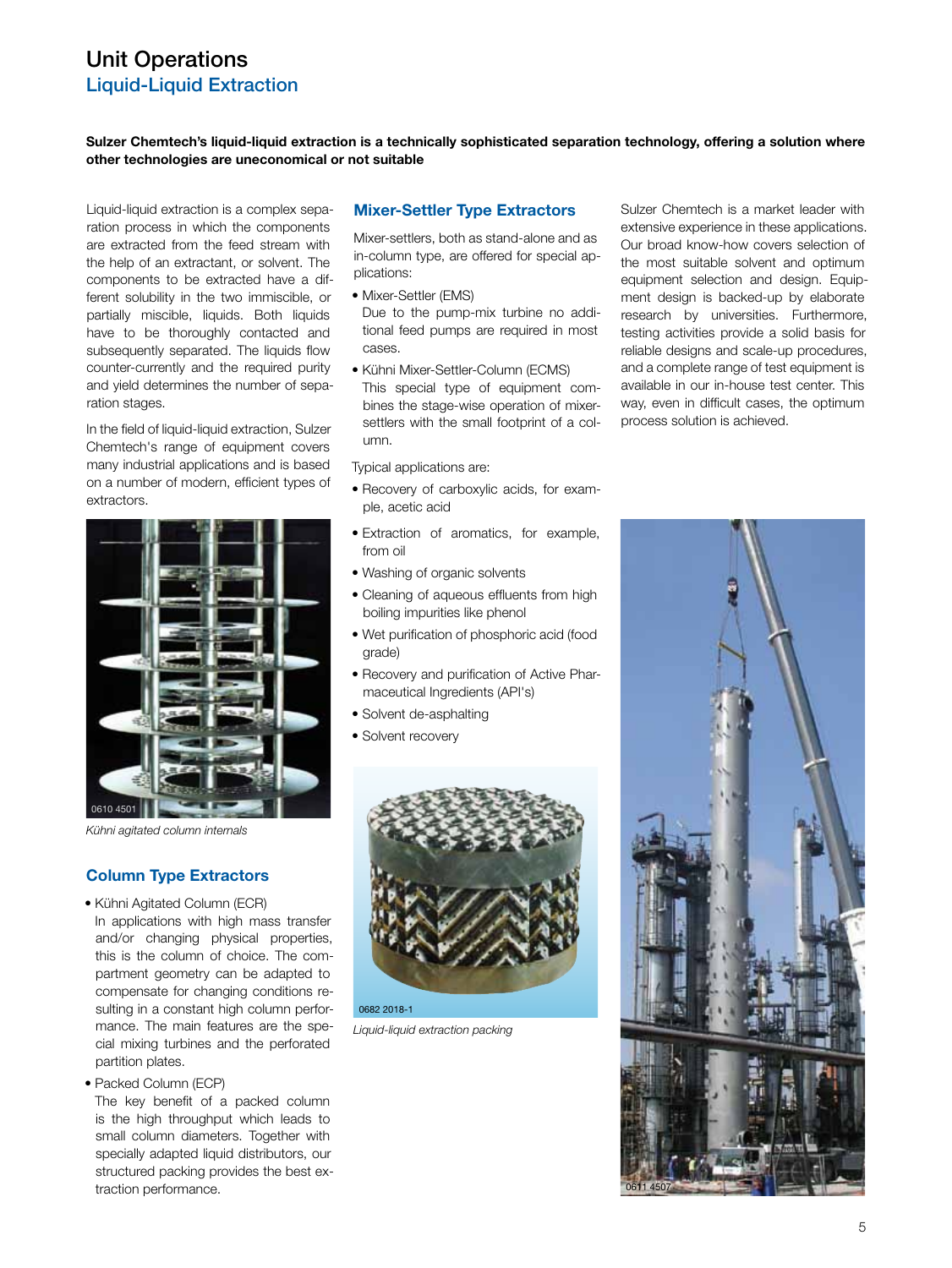# Unit Operations **Crystallization**

**Sulzer Chemtech's crystallization technology is solvent-free and has proven to be a most reliable and environmentally friendly separation technology**

Sulzer Chemtech is the leading supplier of technology, proprietary equipment and engineering services for fractional crystallization. Crystallization is often the best alternative when distillation is difficult, or even impossible. High purity products are manufactured from close boiling or azeotropic mixtures or components that are thermally unstable at their boiling point. The technology has proven to be the most reliable and environmentally friendly crystallization process, because crystals grow directly from the melt without the use of solvents. Selection of the most suitable technology is supported by bench and pilot scale testing. Typical applications are the purification of:

- Monomers
- Carboxylic acids
- Tar chemicals
- Waxes
- Organic and inorganic chemicals at high purities

## **Static Crystallization**

The Sulzer Chemtech static crystallizer is equipped with vertical plates immersed in a stagnant melt. Crystal layers grow on the cooled plates. Following crystallization, the remaining impure melt is drained from the crystal layer, which then is further purified by sweating. Hereafter, the purified product is recovered by melting the crystal layer. Sweating and melting is established by heating the plates.



*Static crystallizers for paraffin deoiling*

#### **Falling Film Crystallization**

The falling film crystallizer contains vertical tubes through which the melt flows as a falling film. The crystal layers grow in the form of cylindrical shells inside the cooled tubes. Crystallization is followed by sweating and subsequent melting of the product. A high thermal gradient can be imposed and crystal growth rates are fast.

## **Suspension Crystallization**

Sulzer Chemtech's suspension crystallization is an advanced, highly selective, energy efficient separation process. Crystals are formed in one or more scraped wall crystallizers. A stirred growth vessel provides the needed residence time for the crystals to grow to a separable size. Crystals are separated from the mother liquor in one or more wash columns and subsequently melted to produce a high purity product.

#### **Freeze Concentration**

Freeze concentration is a special application of suspension crystallization. Freeze concentration of food and beverage products leads to selective removal of water at sub zero temperatures. It is the preferred technology for supreme quality liquid food concentrates because all flavor and aroma components are retained. Typical applications are the concentration of juices, wine and beer, coffee and tea.



*Acrylic acid crystallization plant*



*Skid mounted suspension crystallization plant for MDI*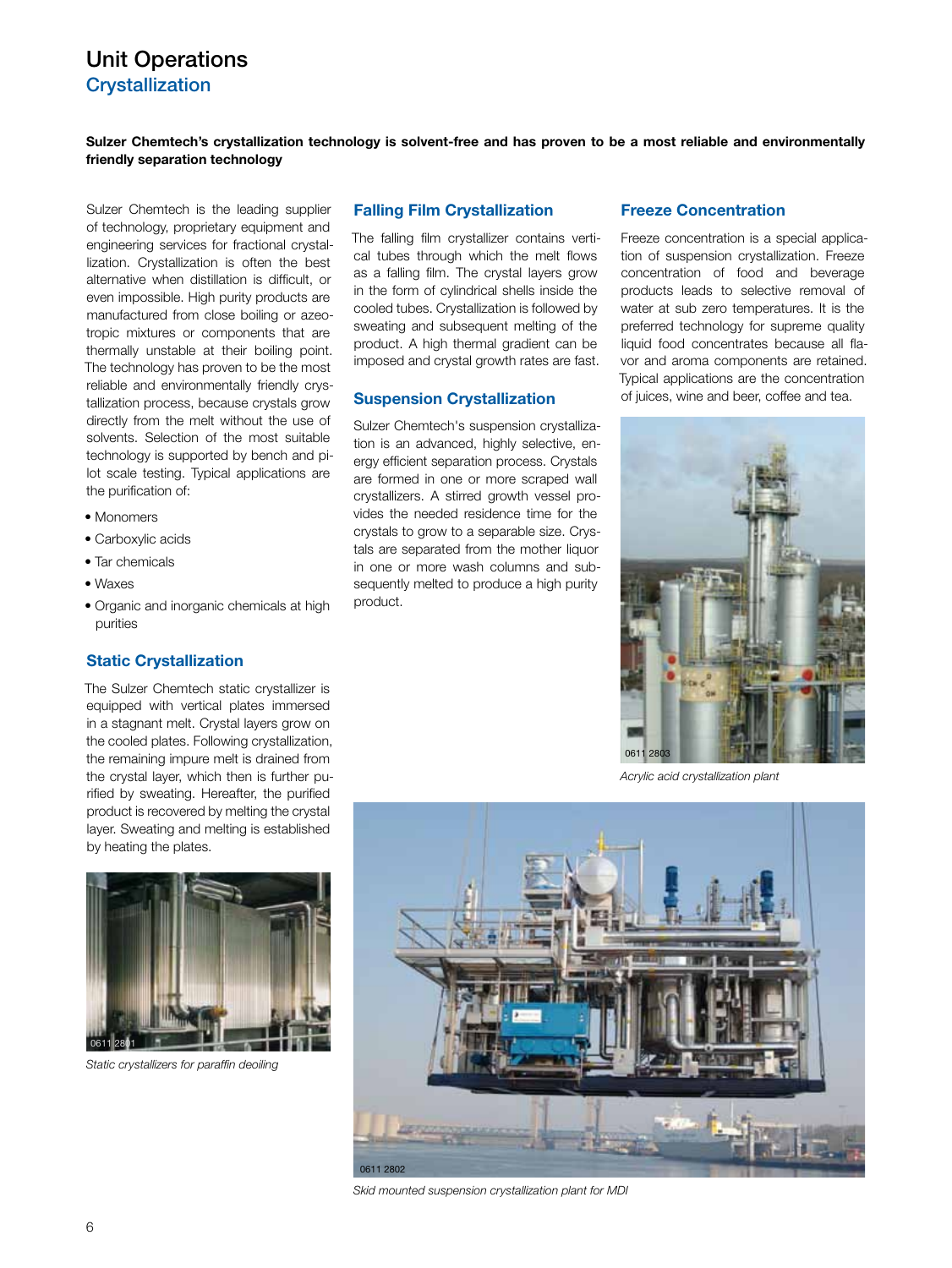# Unit Operations Membrane Separation

**Sulzer Chemtech is the world leader in pervaporation and supplies process solutions for a vast variety of applications including membrane filtration systems**

#### **Pervaporation**

Pervaporation can be used to dehydrate solvents without the use of any third substance. Azeotropes can simply be split, irrespective of vapor-liquid equilibrium conditions and at low cost. In the same way, methanol can be removed from other organic solvents. A vacuum driving force is applied to the back side of the membranes, allowing almost complete removal of the permeating component (vapor). The feed to the membranes can either be in the liquid (pervaporation) or vapor phase (vapor permeation). Separation is predominantly affected by differences in polarity.

The process features of pervaporation are:

- Tailor-made membranes which selectively remove one or more components
- Flexible operation a single unit can be designed to treat a large number of solvents with different component feed concentrations
- Flexibility for batch or continuous operation depending on the solvent properties and energy costs
- Possibility of process intensification via hybrid operation with distillation
- Standard skid mounted units

## **PERVAP™ and Ceramic Membranes**

Sulzer Chemtech has a wide range of superior, proprietary PERVAP™ polymeric membranes. A co-operation with Mitsui Engineering and Shipbuilding Ltd., Japan, alternatively enables us to offer worldclass inorganic pervaporation membranes. Hereby, selection of the best suitable membrane for a most reliable and economic treatment of each product is possible on a case by case basis. Key application areas are:

- Solvent production and recycling
- Dehydration of alcohols
- Production of Active Pharmaceutical Ingredients (API's)
- Production of fine chemicals
- Production of flavor and fragrances
- Production of food and beverage

## **Membrane Filtration**

Sulzer Chemtech's membrane filtration systems are specifically suitable for the treatment of organic solvents and acids as well as for other advanced applications. Reverse Osmosis (RO), Nanofiltration (NF), Ultrafiltration (UF), Microfiltration (MF) for aqueous systems, and Organic Solvent Nanofiltration (OSN) systems can be supplied as a stand-alone unit operation, or in hybrid combinations with other technologies. Hybrid solutions offer a lower energy consumption, a smaller footprint, lower investment costs and lower heat effects on the product.

Typical applications for our pressure driven membrane filtration systems include:

- Concentration or purification of API's
- Catalyst recovery
- Clarification or concentration of organic and mineral acids
- Monomer / polymer separation
- Decolorization of solvents
- Recovery of spent solvents
- Solvent exchange





*Ceramic membrane module Skid mounted PERVAPTM membrane plant*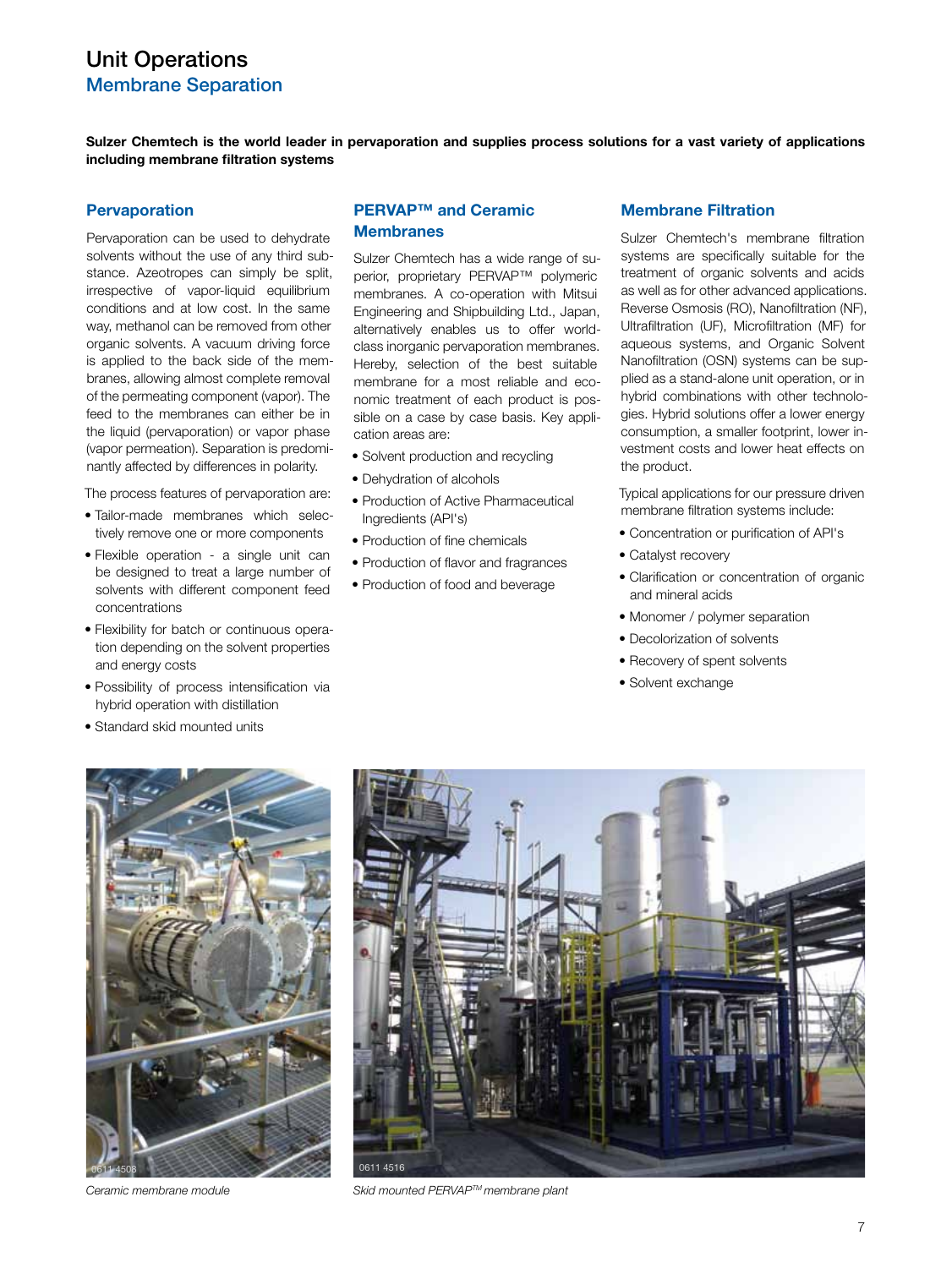General Overview

## **Over the years Sulzer Chemtech has built-up extensive experience in a broad number of applications**

## **Application Technology**

Sulzer Chemtech has extensive experience in a wide range of applications. Many of these are based on our proprietary unit operations, or combinations thereof, the so-called hybrid processes. A non-exhaustive selection of applications we have extensive experience with is presented below. And there are many more…

## **Solvent Recovery**

### Aqueous non-azeotropic systems:

- Methanol
- Acetone
- DMF / DMAC
- NMP
- Acetic acid

## Other non-azeotropic systems:

- Methanol / ethanol
- Ethyl acetate / toluene
- DCM / ethyl acetate
- DCM / pyridine
- IPA / methoxyethanol

#### Heterogeneous azeotropic systems:

- Butanol
- Acetates
- MIBK, MEK
- Triethylamine
- Dichloromethane
- Toluene
- Xylene / water / methanol
- Hexane / water / methanol

## Aqueous homogeneous azeotropic systems:

- Ethanol, IPA
- THF
- Acetonitrile
- Phenol
- Pyridine

## Other homogeneous azeotropic systems:

- Ethyl acetate / cyclohexane
- Ethyl acetate / ethanol
- Methyl acetate / methanol
- DCM / methanol
- Methanol / dioxane
- Hexane / methanol / butane
- THF / ethyl acetate
- Decane / THF / ethyl acetate
- Methanol / xylene

8

• Acetone / methanol

## **Product Purification**

Vacuum rectification, stripping:

- Herbizide
- Octadecanol / additive
- Hydrogen peroxide
- Fatty acids and fatty alcohols
- Ethanolamine
- Glycols and glycol ethers
- MDA / MDI and TDA / TDI
- Halogenated and nitrated aromatics (NT, DCB, NCB)
- Xylenes
- Alkylphenols
- Caprolactam

## Film evaporation:

- Amino acids
- Sugars
- Thioglycols
- Esters
- Fatty acids and derivatives
- Active Pharmaceutical Ingredients (API's)
- Resins

### Liquid-liquid extraction:

• API's and vitamins

## **Wastewater and Vent Gas Treatment**

Sulzer Chemtech's solutions for wastewater and vent gas treatment feature regeneration techniques for the recovery of valuable components.

- Steam stripping:
- Methanol, ethanol, butanol, IPA
- MTBE, isopropyl ether
- Ethyl acetate, butyl acetate
- MEK, MIBK
- DCM
- Dioxane, toluene
- Liquid-liquid extraction:

#### • Acetic acid

• Phenol

- Agrochemicals
- Flavors
- Wet purification of precious metals
- Food grade phosphoric acid

## Crystallization:

- Acrylic and methacrylic acid
- Anthracene / naphthalene
- Alkylphenols, Bisphenol A
- Benzoic and phosphoric acid
- Caprolactam, DMT
- Chlorinated and nitrated aromatics
- Para- and meta-xylene
- Lactide
- Paraffin waxes
- Pyrrolidone
- MDI, TDI
- Sterol
- Trioxane
- Xylenol

#### Membrane separation:

• Acetic acid / water

• DMF, DMAC, NMP

• Acetone • Ammonia

esters

• Agrochemicals and pesticides Absorption, with water: • Methanol, ethanol, IPA

lowed by steam stripping:

Absorption, with high boiling oil fol-

• Complex mixtures of, for example, hydrocarbons, alcohols, chlorinated hydrocarbons, ketones, ethers and

• Removal of water / methanol from solvents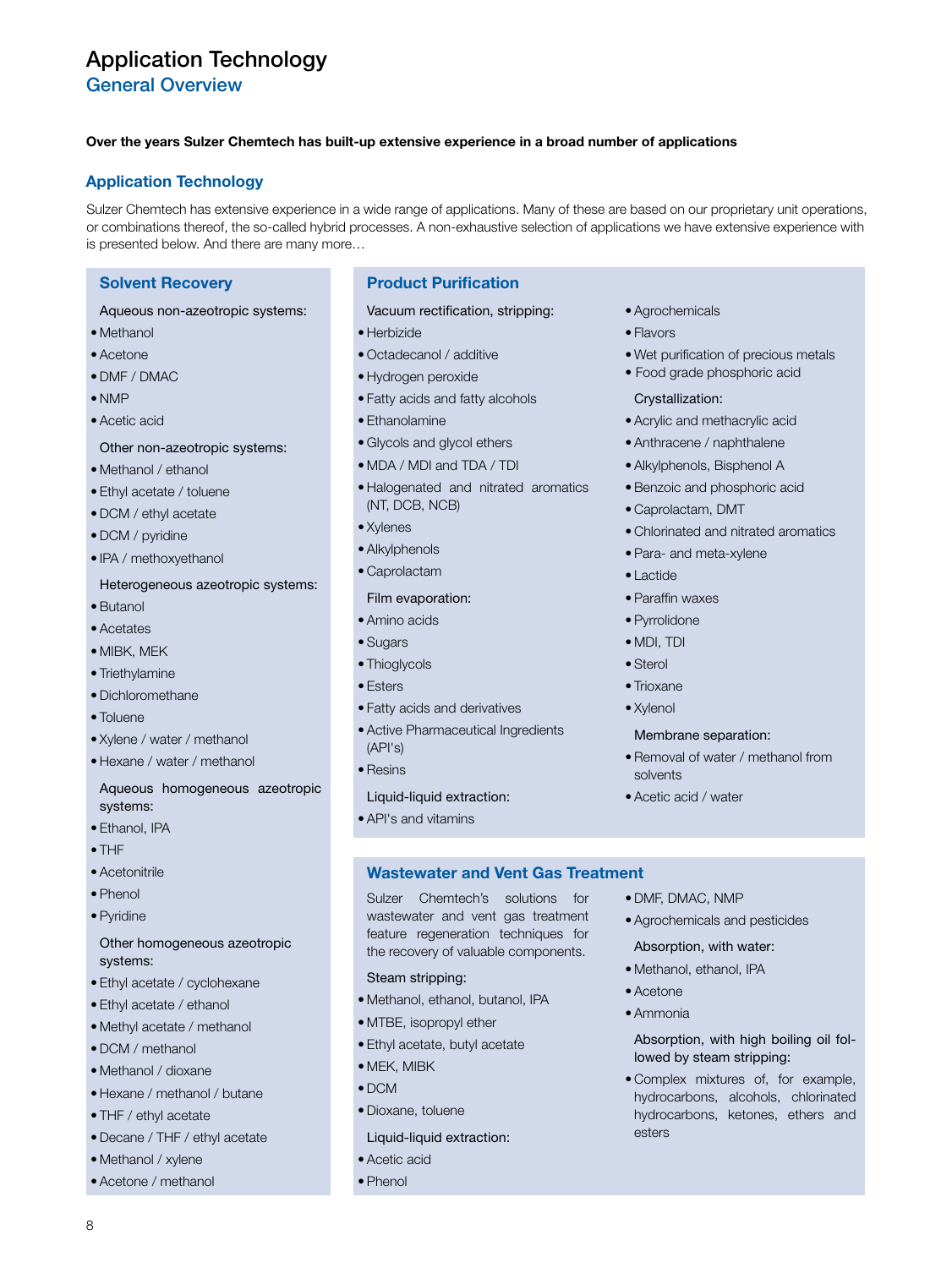General Overview

## **Biofuels and Biochemicals**

Sulzer Chemtech is the leading supplier for the distillation of first generation biofuels, and is continuing its strong involvement for second generation biofuels and biorefineries. Sulzer Chemtech has experience in the following fields:

- Mash / beer column (heavy fouling applications) and rectifier
- Dehydration of ethanol by pervaporation / vapor permeation, heat integrated with the overall process
- Membrane filtration (MF / UF / NF) before fermentation
- Liquid-liquid extraction for strong acid hydrolysis route
- Biodiesel

## **Food and Beverage**

Advanced distillation technology is applied in the food and beverage industry to recover and produce flavors, fragrances and vitamins. This requires processing of single chemicals to highly complex mixtures thereof. Products typically are temperature sensitive with close boiling points. In distillation this implies a high number of separation stages with low pressure drop. More than 300 industrial columns based on Sulzer Chemtech technology are in operation for the production of citral, menthol, citronellol, pinene, eugenol, tocopherol, limonene, and many other components.

Other examples of what Sulzer Chemtech offers in this field are:

- Mild film evaporation of temperature sensitive products
- Liquid-liquid extraction of vanilla, wine flavor, lemon and other essential oil
- Freeze concentration of beverages like fruit, vegetable juices and coffee
- Pervaporation to remove or concentrate aroma

## **Rectification and Reaction Technology**

In addition to recovery and purification systems, Sulzer Chemtech offers selected chemical reaction process packages including downstream processing. The scope of supply typically consists of a basic engineering package and key equipment that is usually provided with process guarantees. A typical application where Sulzer Chemtech has specialist process know-how is the production of ethanolamines.

Continuous reaction is another field where Sulzer Chemtech has gained substantial know-how. For continuous cascade reactions various types of static and agitated multi-compartment reactors have been developed. The main advantages of a continuous reactor compared to a series of stirred vessels are a compact design, a long overall residence time and a narrow residence time distribution.



*Freeze concentration unit for coffee Ethanolamine plant*

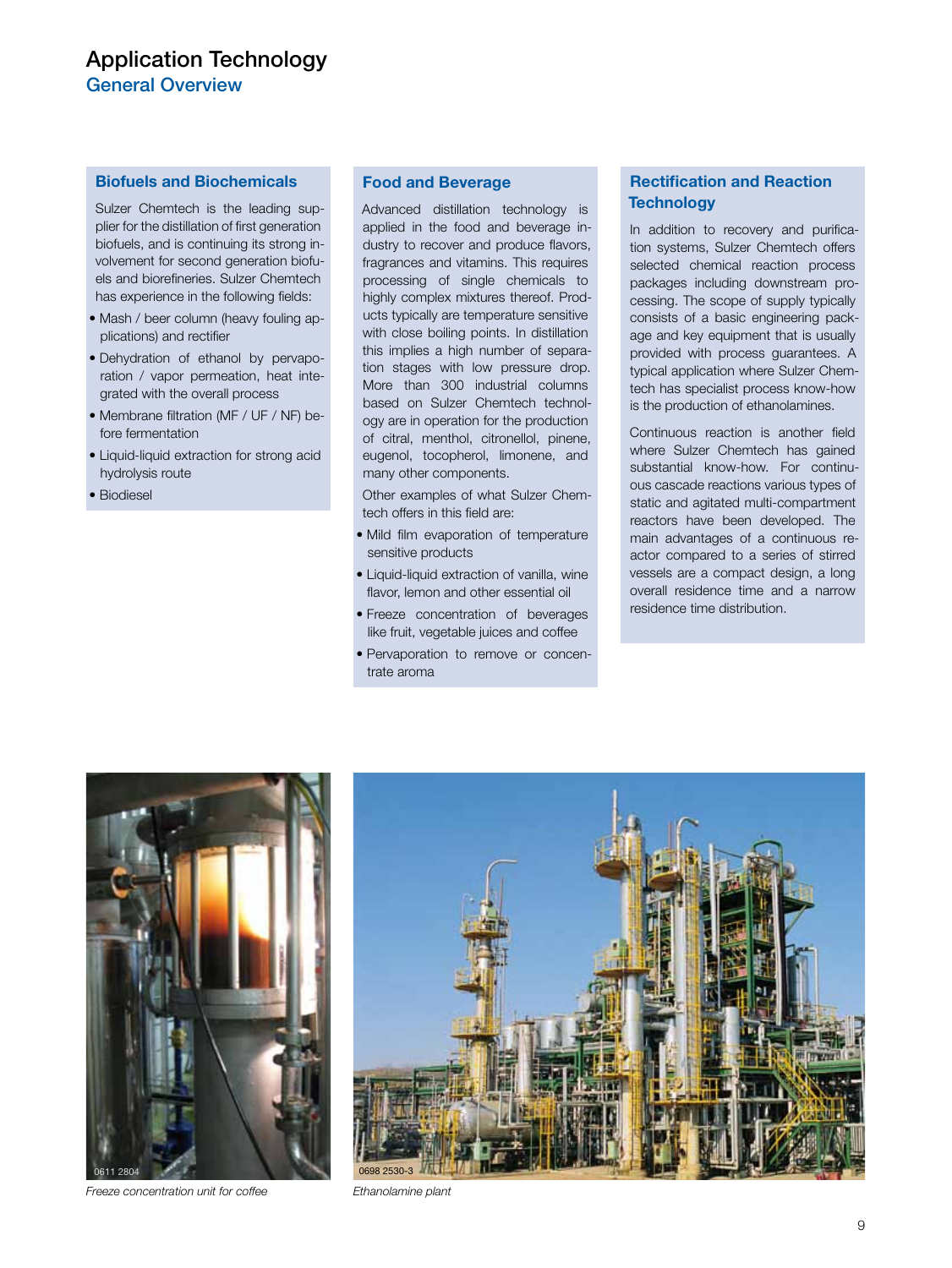Two Typical Examples

**The following examples give a taste of our collection of successful applications**

#### **Hydrogen Peroxide**

Following its production, hydrogen peroxide is concentrated by partial dehydration via distillation. The main features of Sulzer Chemtech's hydrogen peroxide concentration concept are its operational safety, flexible product purity and low energy consumption. Our plants are designed to produce the entire range of hydrogen peroxide purities required by the market. The addition of a feed evaporator even enables our customers to simultaneously produce hydrogen peroxide of different purities.

A cornerstone of Sulzer Chemtech's  ${\sf H}_{\scriptscriptstyle 2} {\sf O}_{\scriptscriptstyle 2}$ concentration concept is the implementation of very high safety standards by a combination of features including low liquid hold-up, pressure drop and operating temperature, provision of a safety water tank and rupture discs, and an appropriate process control. This unique approach to safety has gained worldwide acceptance and has made Sulzer Chemtech the market leader in hydrogen peroxide with more than 40 distillation plants in operation.

*Hydrogen peroxide distillation with* 

*feed evaporation*

#### **MDI Purification**

Methylene diphenyl diisocyanate (MDI) is one of the most commonly used sources for polyurethane production. In addition to MDA (methylenedianiline) purification, Sulzer Chemtech offers specialized MDI purification and isomer separation processes. Our MDI purification technology is well proven with a current installed base of more than 30 industrial plants using Sulzer Chemtech's distillation and/or crystallization technology.

MDI has the tendency to form dimers during the purification process. Therefore, low temperature, pressure drop, residence time and liquid hold-up are all determining criteria for the distillation as well as for the final product quality. The use of Sulzer Chemtech's BXPlus™ gauze packing in combination with dedicated distributors optimizes these factors, thus minimizing dimer formation.

Suspension crystallization is an incomparably gentle (Tmax  $\sim$  40 °C), robust and flexible process. It enables the MDI product purity to be tailored to particular end-use applications. A product purity of at least 99.5% is reached in just one crystallization cycle. Higher product purities can be achieved by further sweating, or by repeating the crystallization cycle. Suspension crystallization ensures a colorless product, even in cases of process upsets in the synthesis section.

Suspension crystallization can be added downstream of the distillation unit in existing plants, thereby boosting overall processing capacity. For a new MDI plant, the optimized process integration of distillation and suspension crystallization leads to a maximum in operating flexibility in terms of capacity and product quality, and a substantial reduction of capital and operating costs.





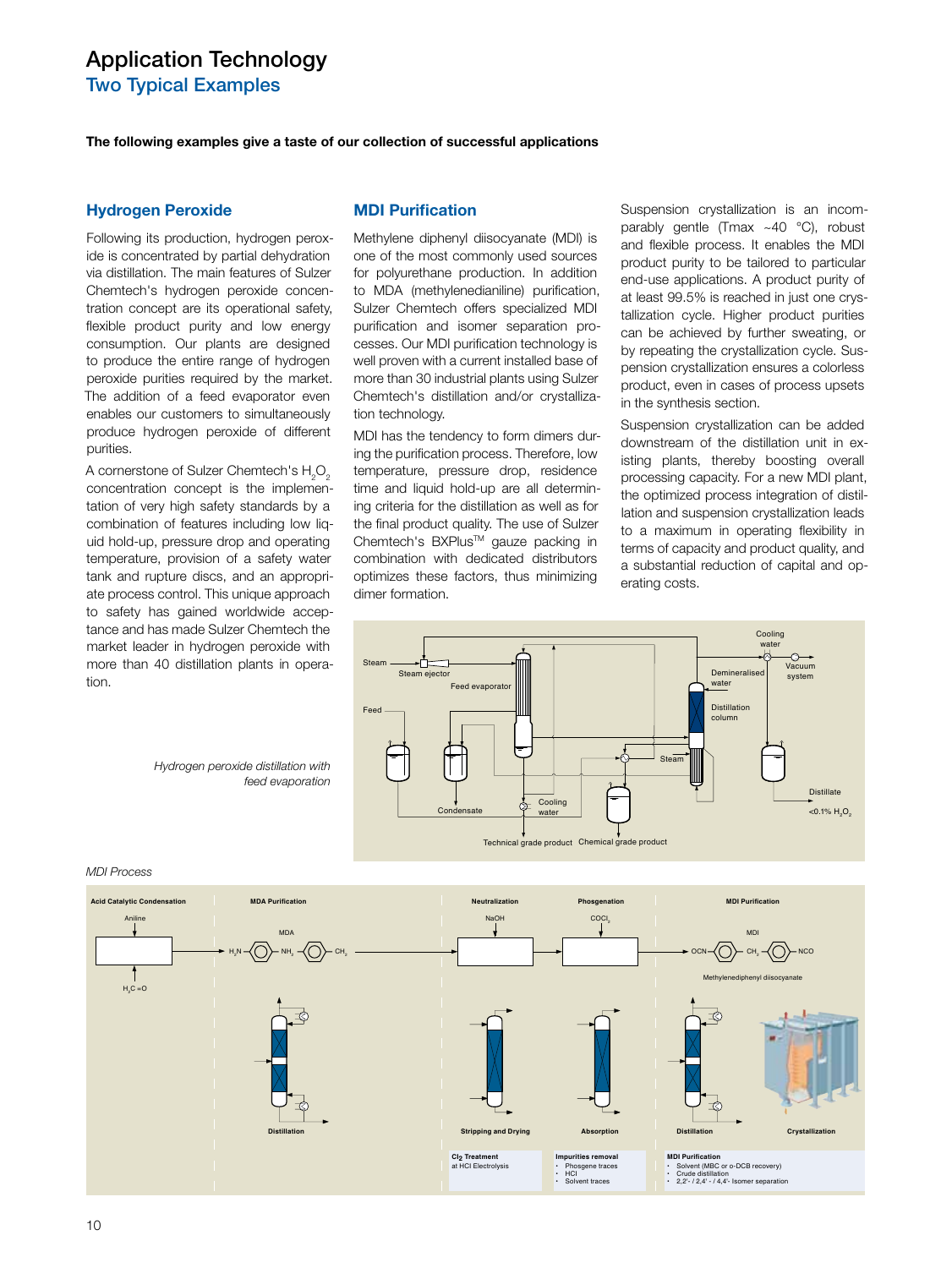# Application Technology Polymer Production Technology

**Sulzer Chemtech's continuous polymer production technology delivers an optimum product quality while featuring a high fl exibility in production and low operating cost**

Sulzer Chemtech's novel technologies for continuous polymer production largely benefit from the in-house static mixing and heat exchanger technologies as well as from the system integration know-how.

## **Continuous Polymerization Reaction Technologies**

Highly exothermic polymerization reactions require accurate temperature control along the reaction. The unique geometry of the Sulzer Mixing Reactor (SMRTM) is highly suited for an accurate control of the polymerization temperature and also optimizes mixing. Other characteristics are:

- Continuous polymerization reactions
- Plug flow behavior
- High conversion rate
- Homogeneous high polymer product quality
- Ability to process polymers with a viscosity up to 10'000 Pa·s
- High heat exchange surface area to reactor volume ratio of up to 120 m<sup>2</sup>/m<sup>3</sup>
- High flexibility to switch production to a different polymer grade
- Reliable scale-up

#### **Devolatilization Technology**

Efficient removal of monomer, solvent and other impurities after the reaction section is mandatory to avoid too high VOC (Volatile Organic Compound) levels in the end-product. Sulzer Chemtech's proprietary degassing technology is based on a single, or multiple stage flash devolatilization process. Each stage features a heat exchanger with Sulzer Chemtech's proprietary SMXL™ mixer inserts, a stripping agent dosing mixer, and uniquely designed degassing chambers that contain special polymer distributors. The technology is further characterized by:

- Highly efficient VOC removal to meet the most stringent industrial and legislative standards
- Prevention of polymer degradation by minimizing residence time and avoiding high temperatures and shear
- Narrow residence time distribution
- Moderate capital cost (no moving parts)
- Low operating costs

## **Upgrading Technology**

After devolatilization, additives can be mixed into the polymer melt to upgrade the final product. Sulzer Chemtech has many years of experience in providing successful upgrading solutions for improved product quality and profitability. Sulzer Chemtech's static mixing technology (SMX<sup>™</sup> and SMX<sup>™</sup> plus) makes mixing of highly viscous polymers with low viscosity additives possible, for viscosity ratios of up to 10 million. Other features of our proprietary mixing devices include:

- High mixing efficiency
- Prevention of polymer degradation by avoiding high shear forces
- The use of static equipment, no moving parts
- Low investment and operating costs

Sulzer Chemtech's sophisticated heat exchanger technology is also applied in cooling the highly viscous polymer product (SMR™, SMR™ plus, SMXL™ and SMXL<sup>™</sup> plus).



*Sulzer Mixing Reactor (SMRTM)*

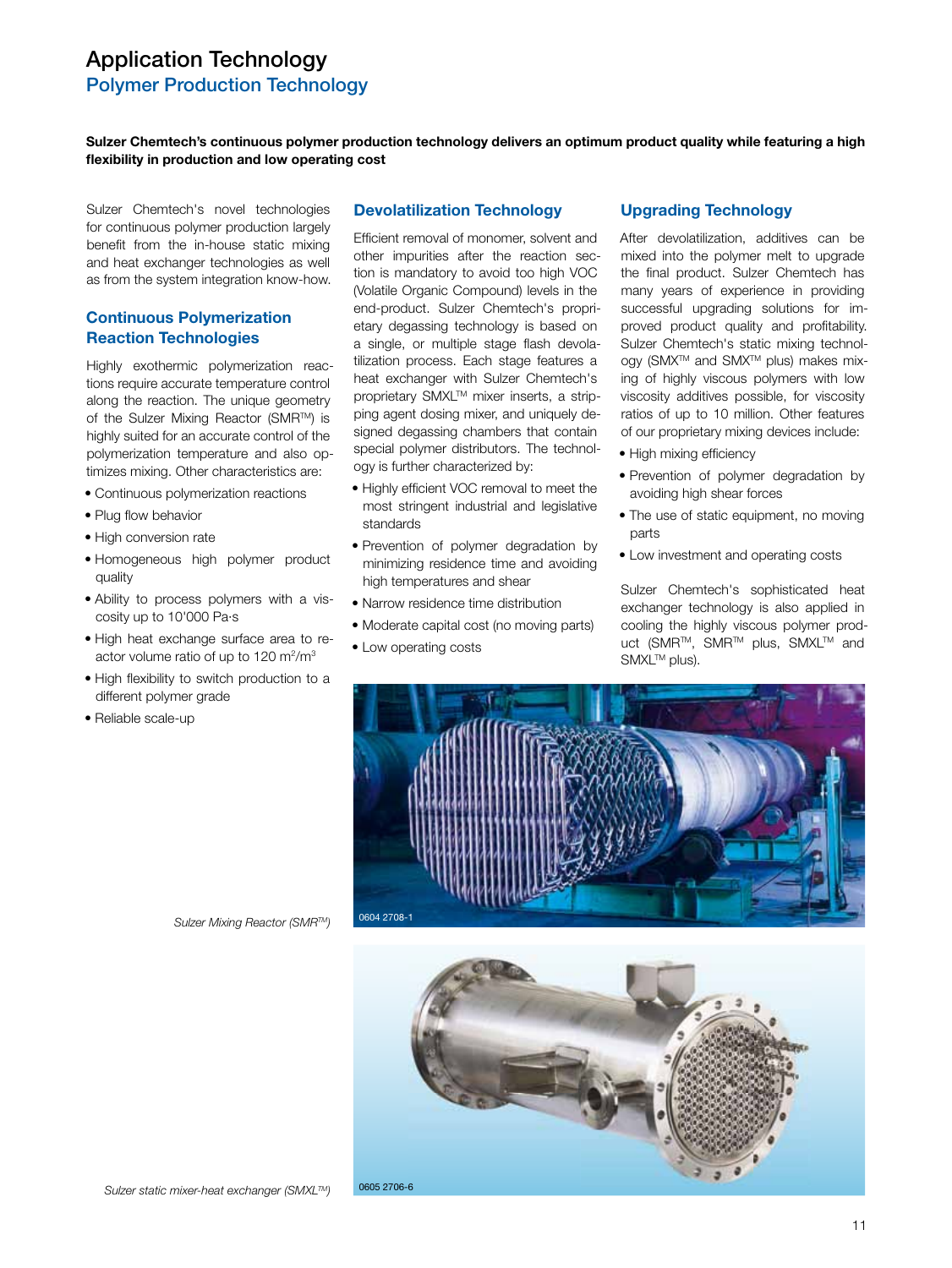EPS and PLA Technology

**Sulzer Chemtech has developed unique, state-of-the-art technologies for the production of Expandable Poly Styrene (EPS) and biodegradable Poly Lactic Acid (PLA)**

Sulzer Chemtech's SMR<sup>™</sup> reaction technology can be applied to the production of:

- Polystyrene (PS, EPS, GPPS, HIPS)
- Poly Lactic Acid (PLA) and other biodegradable polymers
- Styrene copolymers (ABS, SAN)
- Polymethyl methacrylate (PMMA)
- Polyethylene (PE)
- Polypropylene (PP)
- Silicon polymers
- Polyamide 6 (PA6)
- Terpene resins
- Polyoxymethylene (POM)

## **EPS Technology**

In Sulzer Chemtech's EPS technology a blowing agent, for example pentane, is continuously dosed into a bulk flow of crude polystyrene, prior to pelletizing. This technology includes the proven advantages of the in-house mixing technology. The EPS beads can be produced according to a narrow size distribution. Our EPS technology can be applied to a wide range of polystyrene grades (HIPS, GPPS) with the flexibility to produce specialty grades containing, for instance, color particles or flame retardants. EPS finds its application in heat insulating construction materials, consumer goods packaging and civil engineering.

#### **PLA Technology**

Biodegradable polymers based on renewable feedstocks have started to replace conventional polymers produced from fossil fuel. Sulzer Chemtech now offers a complete plant solution for a PLA polymerization process which was jointly developed with Purac. Lactide monomer is polymerized in a continuous, fully integrated process using Sulzer Chemtech's proprietary SMR™ technology and equipment. This state-of-the-art PLA production technology has advantages compared to standard technologies:

- Very efficient polymerization process using static mixer technology
- Short time requirement to switch to a different PLA grade due to low residence times
- Operational flexibility to produce different PLA grades with different molecular weights
- Compact-size plants
- Straight-forward scalability to bigger plant sizes
- Low maintenance costs due to the installation of mainly static equipment

As of 2012 Sulzer Chemtech will have its own 1'000 t/yr PLA production unit on-stream. This unit will produce various customer-specific grades and provide clients the option to obtain larger quantities

of sample material for their own in-house evaluation and product development. The main applications for PLA are in packaging, electrical housings, fibers and materials resistant to temperatures of up to 200 °C.

## **Testing Facilities**

Tailored to our polymer production technology, Sulzer Chemtech maintains world class pilot plant facilities for testing of mixing effects, heat transfer, polymerization reactions and devolatilization, in order to secure reliable equipment design and desired process performance.





*Examples of EPS*

*Skid mounted production unit for biodegradable polymer (PLA)*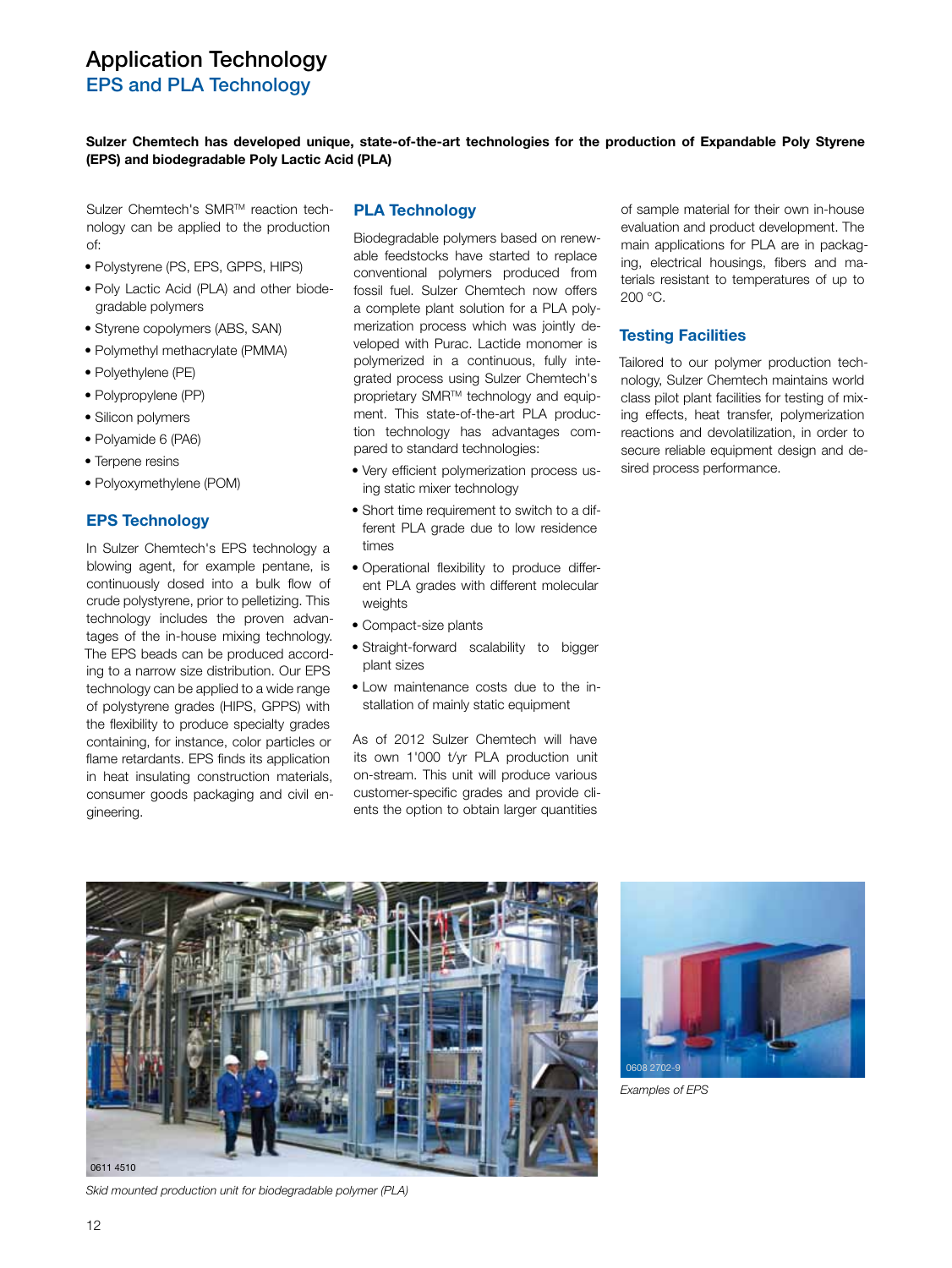## Process Plant Solutions

## From First Concept to Guaranteed Plant Performance

**Sulzer Chemtech is a high quality, full service provider that includes laboratory and pilot plant testing, studies and conceptual designs**

## **Test Center Services**

Sulzer Chemtech's state-of-the-art test centers cover both laboratory and pilot scale units for the complete range of inhouse unit operations including the polymer production technology. Mobile test units are also available. Feed material for testing is supplied by our customers, who in return may receive samples of the tested end-products for their own research and development activities, or to support the introduction of a new product into the market. For these purposes samples may also be produced in larger quantities.

Testing supports conceptual design work and serves as a basis for appropriate technology and equipment selection. It supports designs with a plant performance guarantee. Test facilities of various scales are available for:

- Distillation
- Film evaporation: Falling film, thin film and short path evaporators
- Liquid-liquid extraction: All column and mixer-settler types extractors
- Fractional crystallization: Static, falling film and suspension crystallization, freeze concentration
- Membrane separation: Pervaporation and vapor permeation, pressure driven membrane filtration up to 80 bar (Reverse Osmosis, Nanofiltration, Ultrafiltration and Microfiltration)
- Polymer production (reaction, devolatilization and upgrading steps), of EPS and PLA specifically

Most of the listed unit operation facilities can also be combined in-line to test these as hybrid process solutions.The majority of all the required analyses, including of chemical compositions and physical properties can be performed with dedicated in-house equipment.

## **Studies and Conceptual Designs**

Sulzer Chemtech provides specialist process engineering services to support clients in their key process developments and decision making. In this area we offer the following services:

- Feasibility studies
- Process conceptual designs
- Plant optimization, debottlenecking and revamp studies involving, for example, increase of plant capacity, improvement of product specifications or reduction of operating costs

We develop process solutions for both new and existing plants. Our excellent capabilities are based upon our extensive experience with and in-depth knowledge of all separation technologies and process applications within our portfolio. This includes a full understanding of inherent system capabilities and know-how of relevant properties of components and mixtures thereof. Process simulation and a detailed check of existing plant conditions form part of the activities. The optimum process is developed based on a structured and analytical screening of all possible solutions. We are unique in solving an even wider range of separation challenges by combining unit operations into hybrid process solutions. We bring in our specific know-how in the field of special distillation technologies like heat pumps and heat coupling, multi-effect and reac-

tive distillation. While developing concepts we closely cooperate with our customers and listen to their requirements.

#### **Process Guarantees**

The most promising process solution is confirmed by laboratory and pilot plant testing. Testing may have the following purposes:

- Process validation
- Consideration of the effect of unknown or trace components
- Optimization of operating parameters
- Verification of process stability
- Screening of equipment
- Supporting of scale-up

The successful completion of tests enables Sulzer Chemtech to offer its plant solutions with full process guarantees.



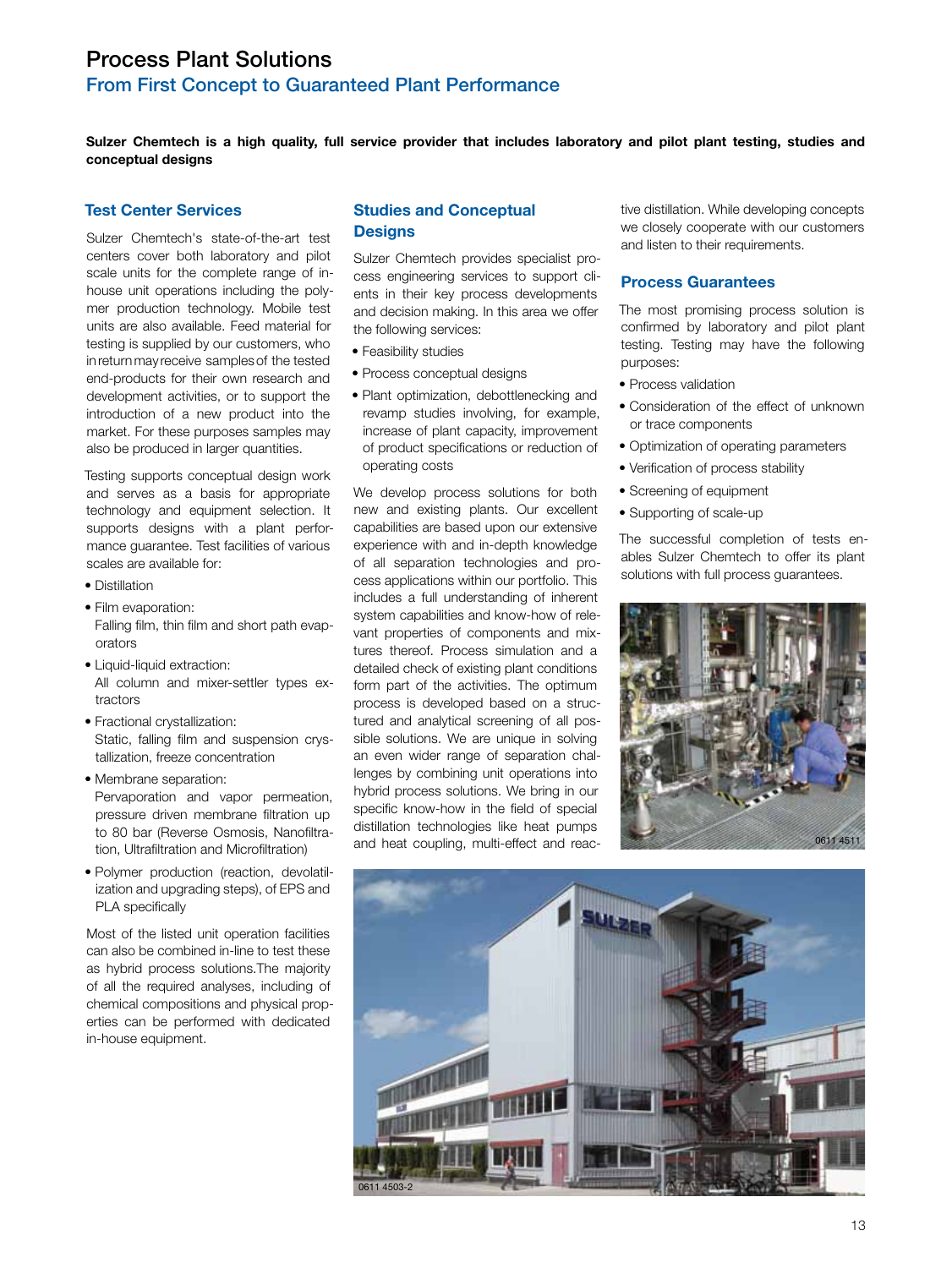# Process Plant Solutions

## From First Concept to Guaranteed Plant Performance

## **Sulzer Chemtech is excellent in developing a process concept into an installed plant solution operating with a guaranteed plant performance**

Sulzer Chemtech is a full service provider for proprietary key equipment and process plant solutions. Our excellent position comprises an extensive know-how and long-standing experience in developing process concepts into installed plant solutions operating with a guaranteed performance.

## **Basic Engineering**

A soon as the customer has agreed upon the conceptual design it can be further developed into a basic engineering package for a commercial size plant. At this stage we bring in our expertise and capabilities in scaling-up pilot and demonstration plants into commercial size process units. A basic engineering package typically consists of:

- Process Flow Diagrams (PFD)
- Heat & Mass Balance
- Piping & Instrumentation Diagrams (P&ID's)
- Equipment specifications
- Instrument specifications
- Functional design specifications for plant control and safeguarding
- Preliminary equipment layout
- Capital cost calculation for skid mounted units
- Capital cost estimate based on factors when the total project scope consists of a basic engineering package plus key equipment only

## **Detail Engineering**

For skid mounted units, upon approval of the basic engineering package, the project moves into the detail engineering phase, resulting in:

- P&ID's final for construction
- Equipment and instrument specifications final for construction
- Mechanical drawings for key equipment
- 3-D plant model
- Piping isometrics
- Plant automation concept

A review of the 3-D plant model can be made with the customer. It is also common practice to participate in customer's Hazard and Operability study (HAZOP) as part of our engineering services.

## **Project Management**

All of the above activities are performed by highly qualified and experienced in-house staff. We rely upon our people and strive for business excellence. Project teams work under the guidance of the project manager who has overall responsibility for the project budget, schedule and quality. Throughout the entire project, the project manager remains in close contact with the customer.

In all its activities Sulzer Chemtech employs an efficient Quality Assurance System which is accredited in accordance with the latest standards of ISO9001 for Quality, Safety, Health and Environment. Standard procedures, protocols and test documentation are used from initial design to the final plant performance test and ensure a continued high quality result.

**Detail Engineering** Mechanical design Skid layout (3-D model) Piping isometrics Plant automation **HAZOP Project Management** Management of scope, time and budget Procurement of components Expediting **Quality** assurance

#### **Basic Engineering**

Feasibility tests Process description PFD's, P&ID's Equipment and instrument specifications Control and safeguarding philosophy Layout Preliminary operating manual

Scaling-up

Process validation Screening of equipment Laboratory and pilot scale testing

 **Test Center**

**Key Equipment** Design and calculation Fabrication **Testing** (pressure, FAT)

**From first concept to** 

**Process Design** Expertise Process simulation

## **Skid Assembly** Steel structure Equipment Piping and valves Instrumentation Cabling and junction boxes Insulation

**SAT** 



 **Site & Start-up Assistance**  Installation supervision Commissioning Operator training

**After Sales (Plant Life Cycle)** Maintenance/spares Troubleshooting Debottlenecking

**guaranteed plant performance**

**Studies**

Feasibility study Plant optimization study and revamps Conceptual design



Hybrid installations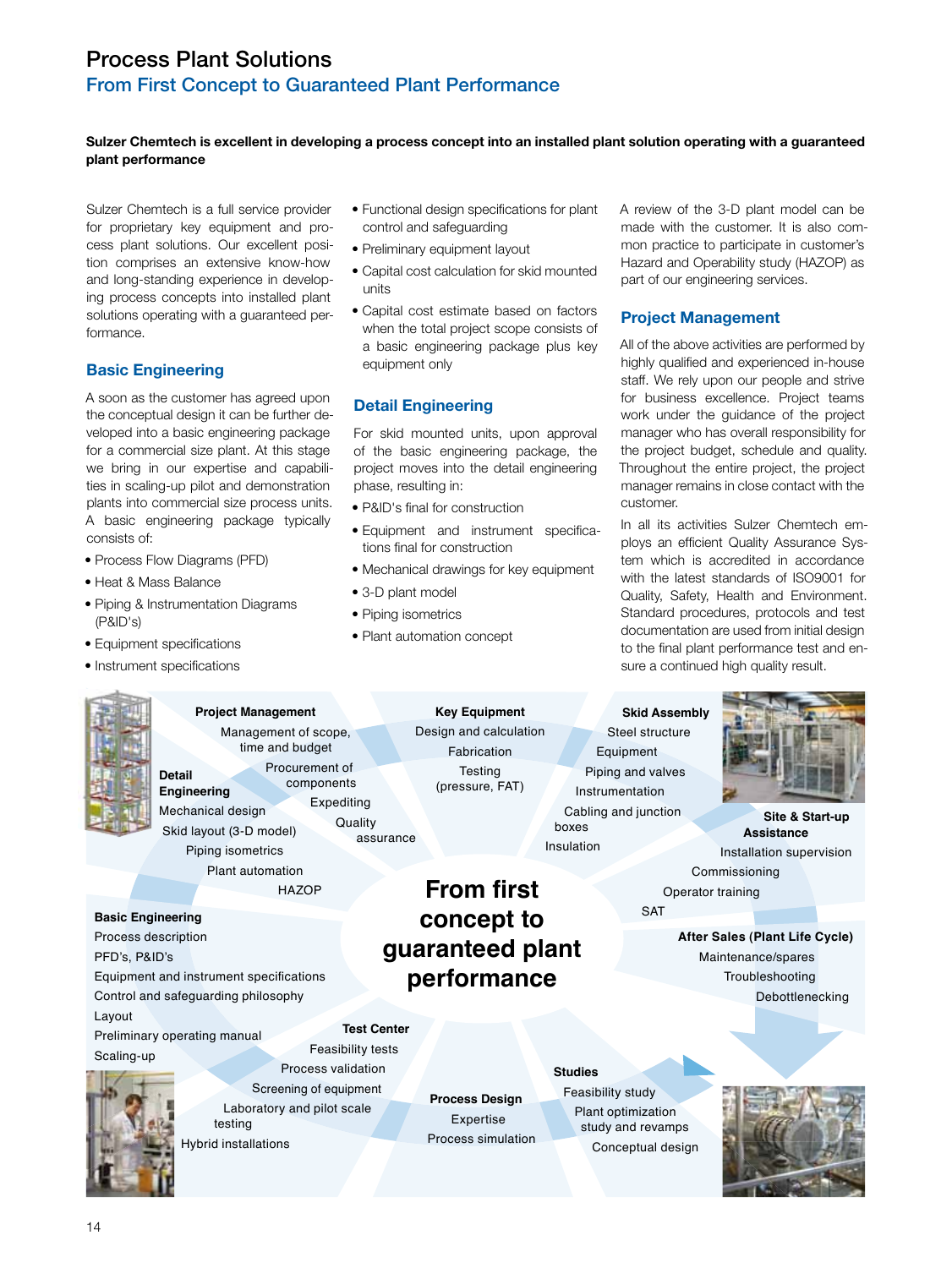# Process Plant Solutions

## From First Concept to Guaranteed Plant Performance

**Sulzer Chemtech delivers state-of-the-art proprietary equipment for its process solutions and has a specific long-term experience in fabrication, installation and start-up of process units**

### **Proprietary Equipment**

All proprietary and key process equipment is produced either in our modern workshop or sourced from approved and certified sub-suppliers. Our in-house fabrication fulfils all applicable requirements and design codes, being European, US, or other. The range of construction materials includes stainless steel, special alloys as well as titanium, zirconium and tantalum.

## **Skid Mounted Plants**

Specific know-how has been built-up over the past 25 years by supplying more than 250 skid mounted modules in Europe, Asia and the USA. Skids are assembled in our modern, purpose-built workshop or at selected, certified sub-contractors. Typical maximum skid sizes are 4 x 4,5 x 25 m. Larger plants consist of more than one module. The modular assembly includes the installation of:

- Steel structure
- Equipment
- Piping and valves
- Instrumentation
- Cabling and junction boxes
- Insulation

Advantages of skid mounted, turn-key plants are:

- Short delivery time through an integrated fast track execution
- Low overall investment costs
- Reduced on-site erection and hook-up time and thus minimal site disruption
- Manufacture of the complete plant under workshop conditions ensuring the highest quality
- Completion of the Factory Acceptance Test (FAT) prior to delivery
- Qualification tests prior to plant delivery

#### **Transport and Installation**

Sulzer Chemtech has a team of highly experienced installation supervisors, who provide construction support services for site-built plants, and for the off-loading and installation of skid mounted plants. These supervisors liaise closely with the customer's construction manager, safety officer and mechanical contractor, to ensure a safe and trouble-free installation.

## **Commissioning and Start-up**

Following completion of all mechanical and electrical tie-ins to the plant, Sulzer Chemtech's process engineers are mobilized to undertake plant commissioning. The commissioning team is usually headed by the process engineer responsible for the plant design. Plant commissioning follows a structured plan and ends with the start-up of the process unit followed by a Site Acceptance Test (SAT). Training of customer's operators often takes place in parallel.

#### **Plant Hand-over**

At hand-over of the plant's care, custody and control, the customer is provided with final, as-built documentation including operating manuals, final lay-out drawings and certificates. A dedicated after sales group ensures the support for spare parts and services during the whole lifetime of the plant.

Starting from hand-over the client can benefit from its optimal performing plant solution based on Sulzer Chemtech Process Technology.